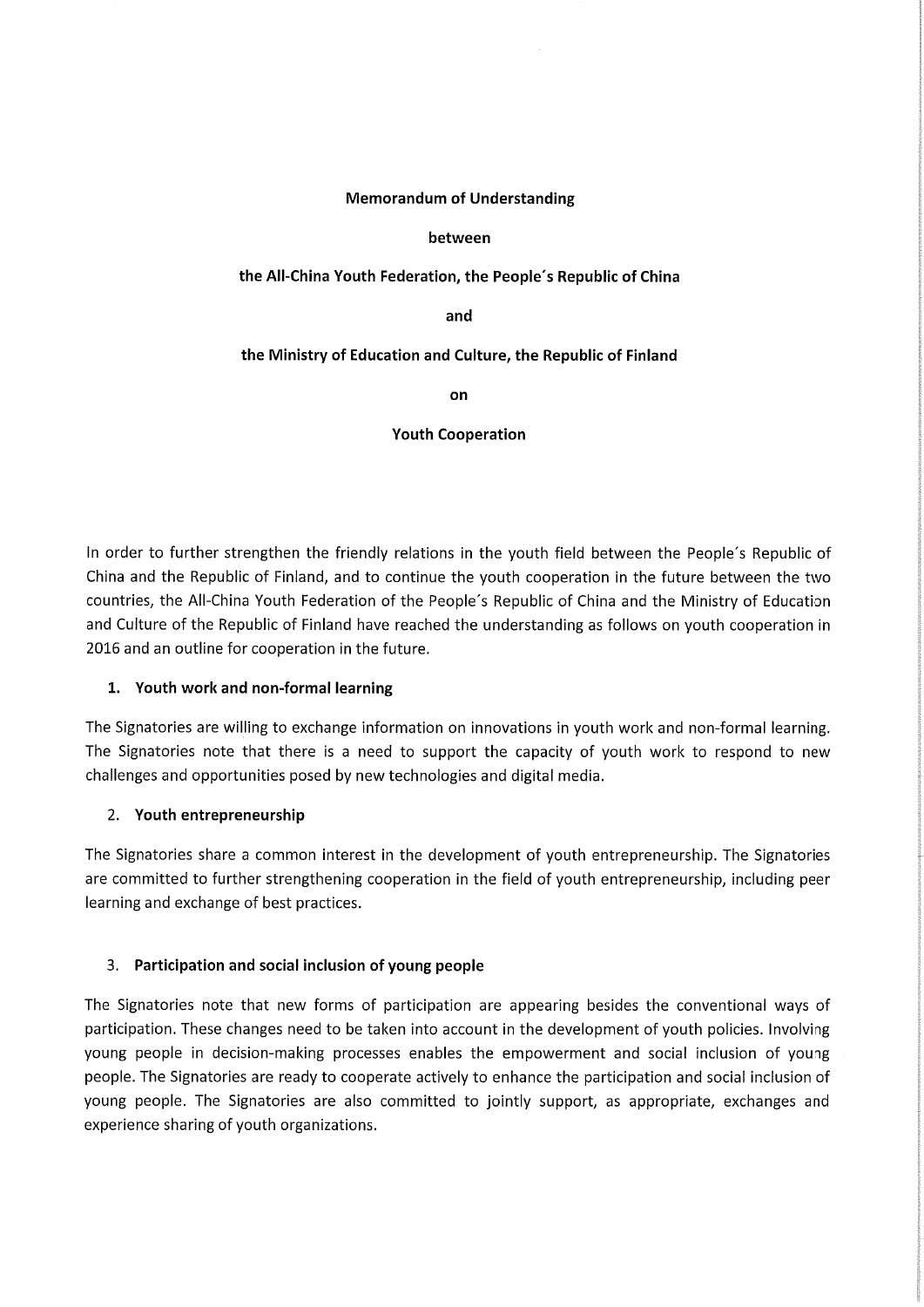# 4. Exchange of delegations

The Signatories will exchange one delegation of up to six members every second year on a rotating basis., The AII-China Youth Federation of the People's Republic of China will send delegations on even years and Ministry of Education and Culture of the Republic of Finland on odd years. The duration of the visit should not exceed five days. The main preliminary theme of the visit will be decided during upon the previous visit.

# 5. Financial contributions

With regard to the exchange of delegations, the hosting Signatory will be in charge of the expenses of the programme, including interpretation, accommodation, transportation and maintenance during the visit. The sending Signatory will cover the international travel costs, including visas and insurance. In ali other co-operation based on this Memorandum each Signatory will bear its own expenses.

# 6. Relationship with national and international law

All the actions undertaken within the framework of this Memorandum of Understanding shall conform to the respective national laws and regulations of the two countries, as weil as the relevant international treaties China or Finland has entered into.

This Memorandum of Understanding is vvithout prejudice to any other youth activities.

# 7. Duration and effective date

This Memorandum of Understanding will come into effect on the date of signature.

The present Memorandum will be valid until a new one will be signed.

Signed on 17<sup>th</sup> September 2015 in Helsinki, in English and Chinese languages, both texts being equally authentic. In case of difference in interpretation, the English version shall prevail.

 $+11x$ \  $\frac{1}{4}$   $\frac{1}{2}$ f - f

He Junke President

For the All-China Youth Federation of the People's Republic of China

Sanni Grahn-Laasone Minister of Education and Culture

For the Ministry of Education and Culture

of the Republic of Finland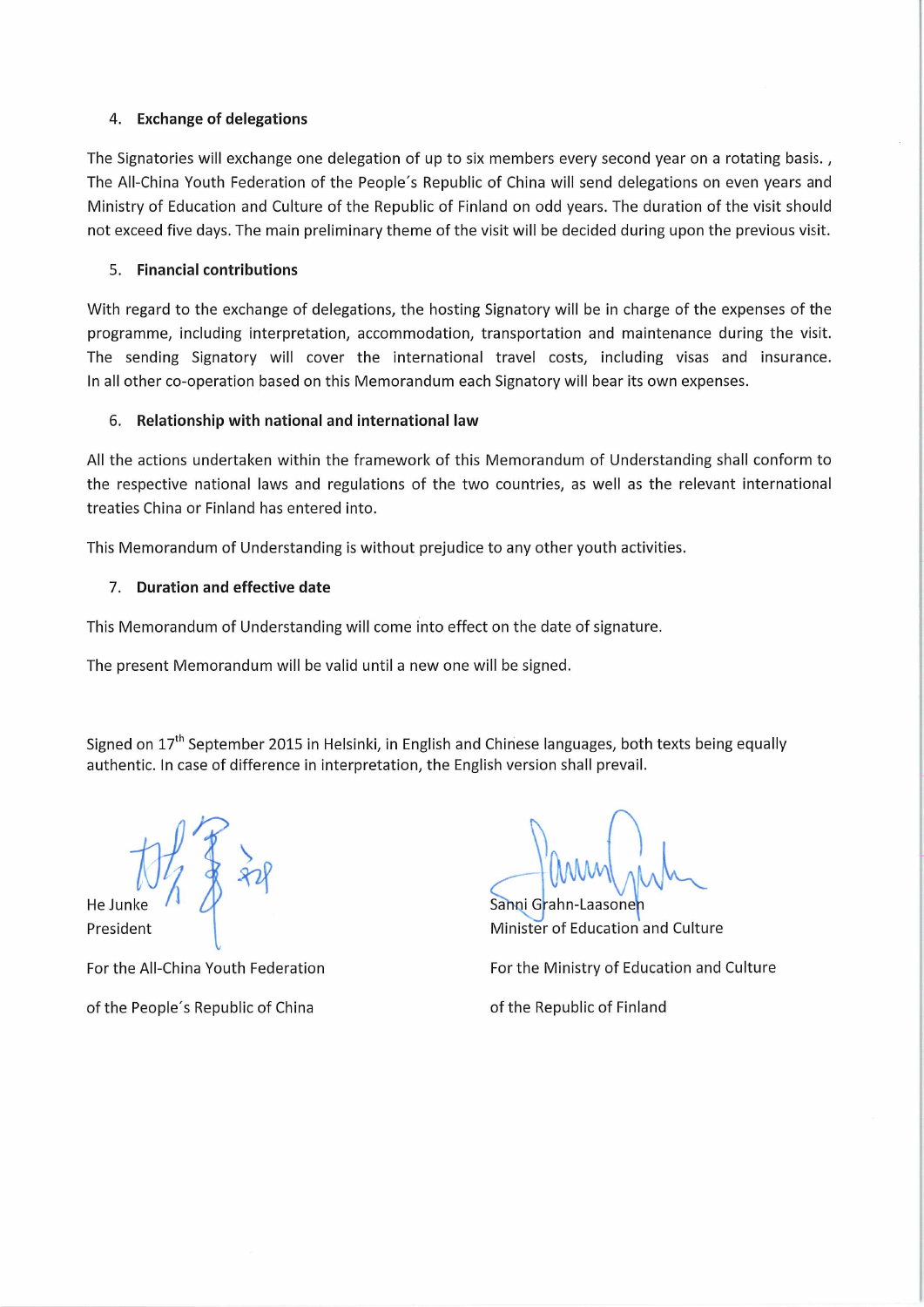# 中华全国青年联合会与芬兰教育与文化部

关于开展青年领域合作的备忘录

为进一步加强中华人民共和国与芬兰共和国青年领域 友好关系,未来继续开展两国青年领域合作.中华全国青年联 合会与芬兰教育与文化部就2016年及未来合作达成以下共 识。

一、关于青年工作和非正规教育

双方愿意就青年工作和非正规教育领域的创新实践开 展信息交流。双方注意到应保障青年工作能力水平,以应对 新科技和数字媒体带来的挑战。

二、关于青年创业

双方对发展青年创业有共同兴趣。双方将致力于通过同 伴学习、最佳实践分享等方式加强青年创业领域合作。

三、关于青年参与和社会融入

双方注意到除传统形式外,青年参与出现了新形式,应 被纳入青年政策发展框架下。鼓励青年参与政策制定过程, 促进青年赋权和社会融入。双方愿意积极合作,促进青年参 与和社会融入。双方将致力于以活当方式共同支持青年组织 开展交流、分享经验。

四、关于代表团交流

双方将隔年派遣6人以内代表团访问。全国青联将干偶 数年派团访芬,芬兰教育文化部将干奇数年派团访华。访问 时间不超过5天。访问主题将在前次访问中初步确定。

五、关于资金条款

双方互派代表团时,食宿、交通、翻译等接待费用由接 待方负担,国际旅费、签证、保险等费用由派遣方负担。基 干本备忘录产生的其他合作费用双方应各自承担。